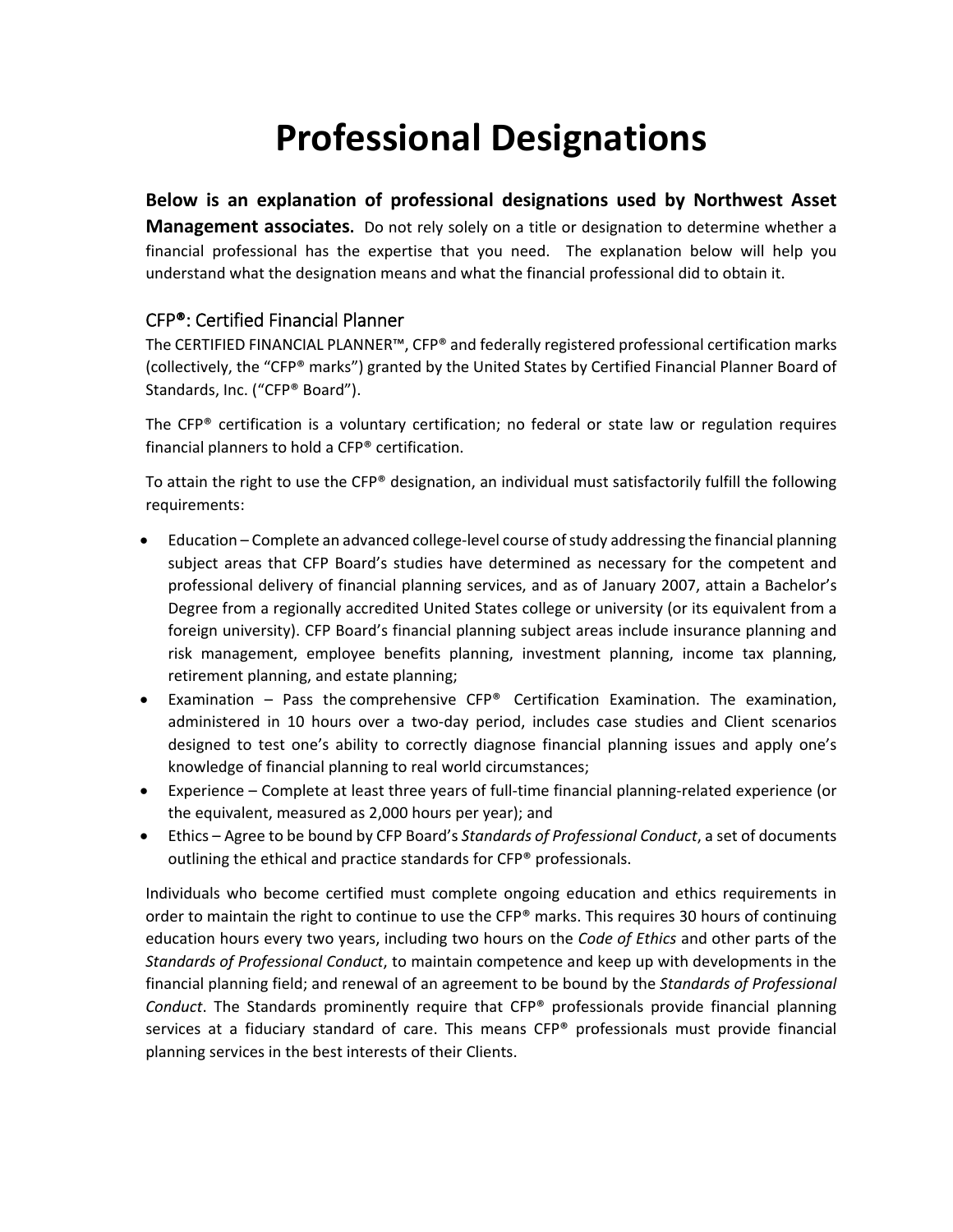$CFP<sup>®</sup>$  professionals who fail to comply with the above standards and requirements may be subject to CFP Board's enforcement process, which could result in suspension or permanent revocation of their CFP® certification.

#### CRPC®: CHARTERED RETIREMENT PLANNING COUNSELOR

Individuals who hold the CRPC® designation have completed a course of study encompassing pre‐ and‐post retirement needs, asset management, estate planning and the entire retirement planning process using models and techniques from real client situations. Additionally, individuals must pass an end-of-course examination that tests their ability to synthesize complex concepts and apply theoretical concepts to real‐life situations.

All designees have agreed to adhere to Standards of Professional Conduct and are subject to a disciplinary process.

Designees renew their designation every two-years by completing 16 hours of continuing education, reaffirming adherence to the Standards of Professional Conduct and complying with self‐disclosure requirements.

#### CIMA®: CERTIFIED INVESTMENT MANAGEMENT ANALYST

This designation focuses on asset allocation, ethics, due diligence, risk measurement, investment policy and performance measurement. Only individuals with at least three years of professional experience are eligible to try to obtain this certification, which signifies a high level of investment management expertise. The Investment Management Consultants Association offers the CIMA courses.

Individuals who hold CIMA designations are required to prove their expertise through continual recertification, which requires CIMA designees to complete at least 40 hours of continuing education every two years.

#### AIFA®: ACCREDITED INVESTMENT FIDUCIARY ANALYST

The AIFA® designation certifies that the recipient has advanced knowledge of fiduciary standards of care, their application to the investment management process, and procedures for assessing conformance by third parties to fiduciary standards. The certification is administered by the Center for Fiduciary Studies, LLC (CFS).

To be eligible to receive the AIFA® designation, individuals must have already completed the AIF training program, and passed the AIF exam. Additionally, the individual must have met a minimum prerequisite score based on the candidate's educational background, professional training and work experience. To receive the AIFA® designation, individuals must then complete a training program, successfully pass a comprehensive, closed-book final examination and agree to abide by the AIFA<sup>®</sup> Code of Ethics. In order to maintain the AIFA® designation, the individual must annually renew their affirmation of the AIFA® Code of Ethics and complete ten hours of continuing education credits.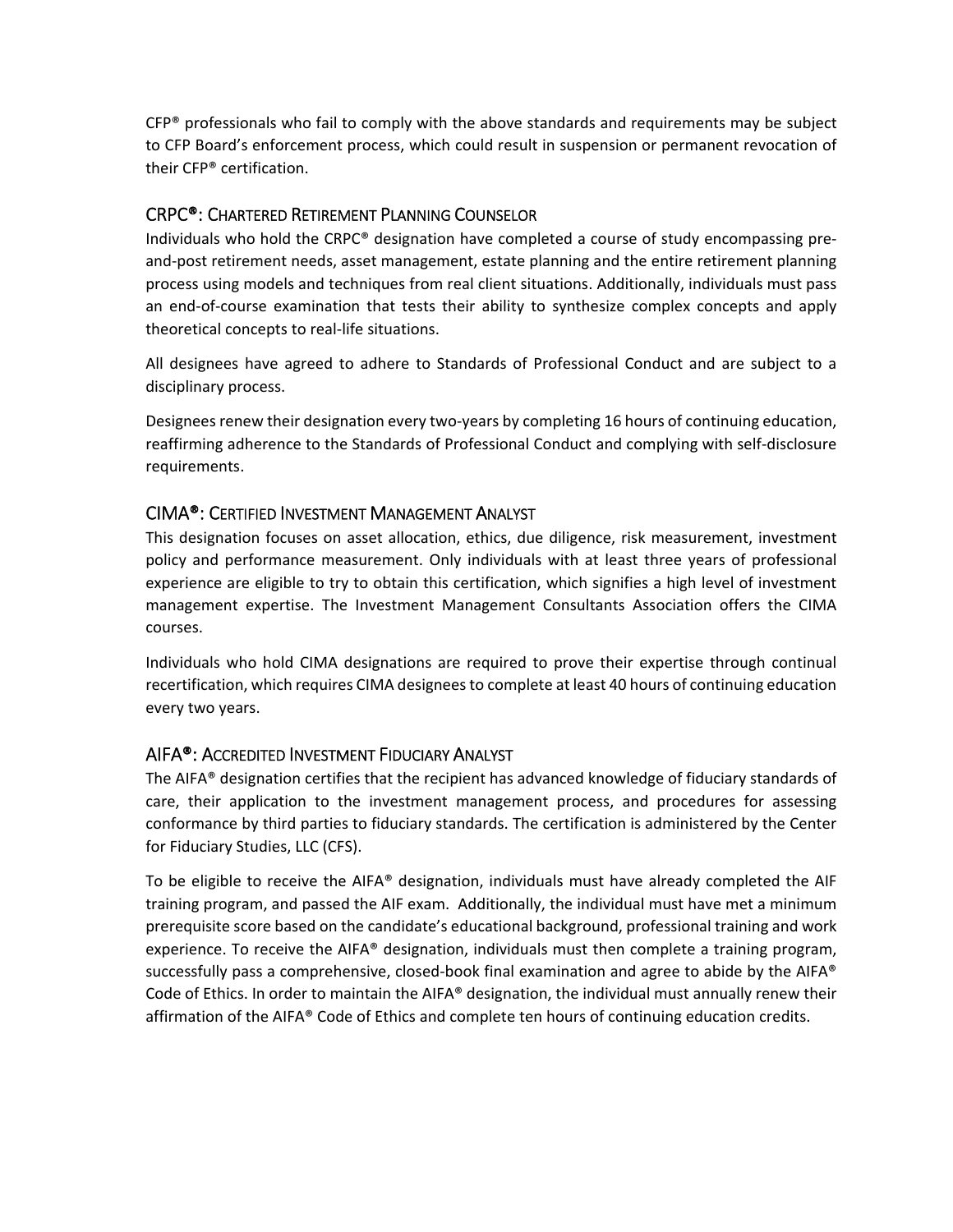#### RMA®: RETIREMENT MANAGEMENT ANALYST

The Retirement Income Industry Association (RIIA) may grant this designation. This designation is earned after completing an educational and ethics training curriculum that teaches financial advisors the RIIA Advisory Process to provide successful retirement income solutions to clients. The RMA℠ designation is focused specifically on key concepts and practical applications of retirement income planning and management, as well as the construction of portfolios to support retirement income. It does not cover the basics of retirement rules (IRAs, employer plans, etc.) or investments and other retirement income products and services because they are covered in many other traditional venues.

### CMT: CHARTERED MARKET TECHNICIAN®

The Chartered Market Technician (CMT) Program is a certification process in which candidates are required to demonstrate proficiency in a broad range of technical analysis subjects. Administered by the Accreditation Committee of the Market Technicians Association (MTA), Inc., the Program consists of three levels. CMT Level 1 and CMT Level 2 are multiple choice exams while CMT Level 3 is in essay form. One must have been gainfully employed in a professional analytical or investment management capacity for a minimum period of three (3) years and must be regularly engaged in this capacity at the time of successfully passing all three (3) levels of the CMT Exam.

The Market Technicians Association (MTA) is the home of the Chartered Market Technician® (CMT) Program. In January 2011, the MTA launched a voluntary Continuing Education (CE) Program.

## CDFA®: CERTIFIED DIVORCE FINANCIAL ANALYST

The Certified Divorce Financial Analyst™ (CDFA™) is a self‐study course that provides comprehensive training using a variety of knowledge and skill‐building techniques. The course is comprised of four modules. Candidates study one module at a time, complete it, and then take an exam based on the material for that module at one of the 300 test sites across the country. After passing each exam, the candidate may begin working on the next module until all four have been completed.

After completing the case study exam, the candidate sends it to the Institute for Divorce Financial Analysts™ (IDFA™) for personalized grading and comments. Upon successful completion of the comprehensive case study exam, the candidate receives a certificate and designation as a Certified Divorce Financial Analyst™ (CDFA™). This course has been accepted by the CFP Board, The American College, the National Association of State Boards of Accountancy (NASBA), and the Investment Management Consultant Association (IMCA) as CE Providers for 32 CE credits, 32 PACE credits, and 25 CPE credits.

In order to retain the CDFA™ designation, you are required to complete 20 Continuing Education (CE) credits every two years. A minimum of 10 must be divorce‐related. The rest can be on financial planning or tax topics obtained through attending CE seminars offered by accredited financial associations and state/provincial insurance Continuing Education Units (CEUs).

### CRPS®: CHARTERED RETIREMENT PLANS SPECIALIST

The CRPS is specifically targeted at professionals who design, install, and maintain retirement plans for the business community. Applicants must also disclose any criminal, civil, self-regulatory organization, or governmental agency inquiry, investigation, or proceeding relating to their